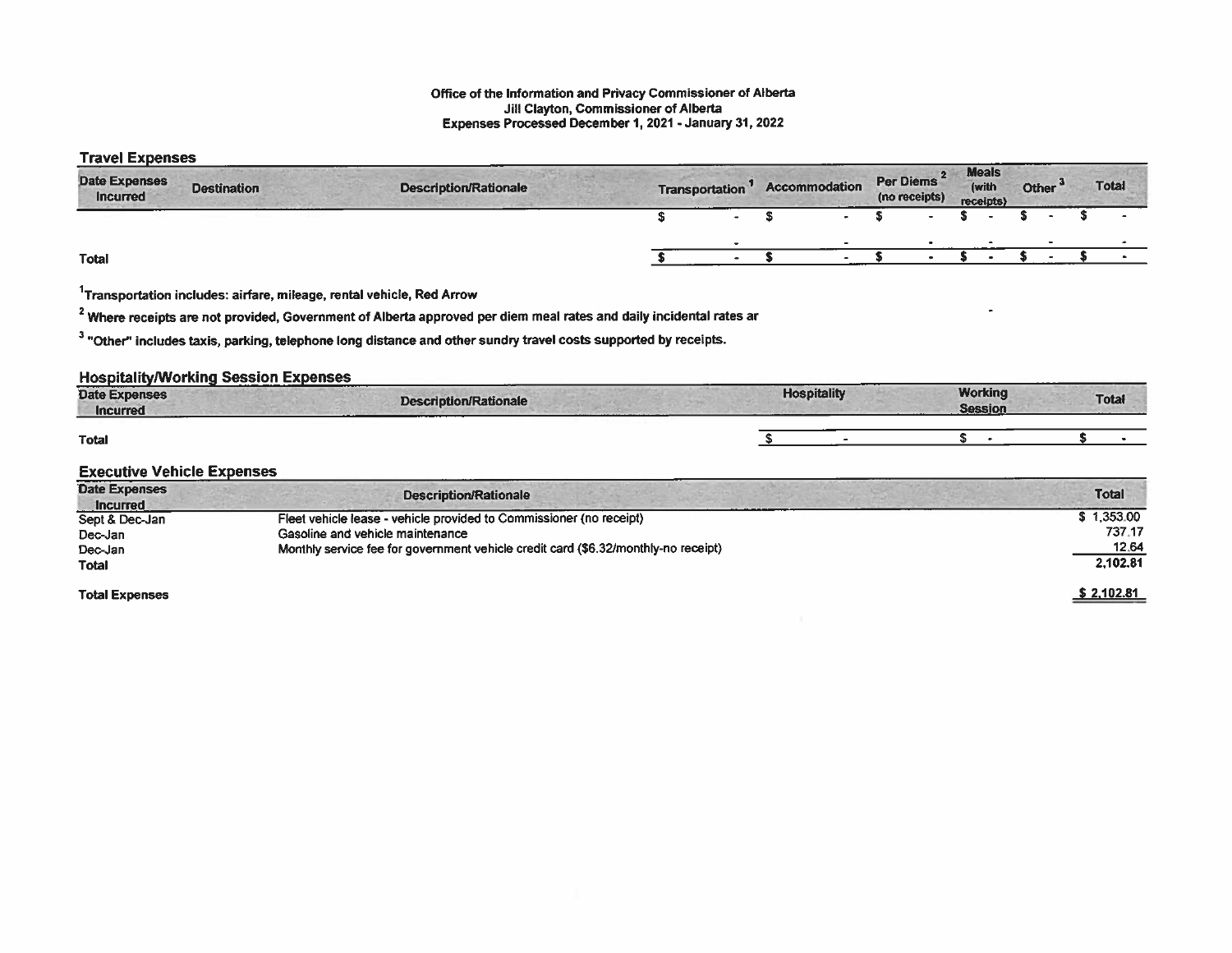Cyou're at home here.

Red River Co-op 740 Lakeview Drive Kenora, ONT, P9N 3P7  $(807)$  468-5501 HST# R104442538

Member Number: Member:

Type: SALE

Total

Qty Name Price Total 1 REGULAR GASOLINE \$ 1.419 \$ 54.75  $Pump:$  3 Litres: 38.587 Price / Litre: \$ 1.419 --------------------------------------Subtotal  $$54.75$ HST 13%[Inc Pump]  $$6.30$ - 1971 - 1975 - 1987 - 1988 - 1988 - 1988 - 1988 - 1988 - 1988 - 1988 - 1988 - 1988 - 1988 - 1988 - 1988 - 19

 $$54.75$ 

ORIGINAL

Unit # 0317 Odometer 401000

Purchase 54.75 #\*\*\*\*\*\*\*\*\*\*\* S Auth #: 052689 ARI Alta Govt Approved - Thank you

9/30/21 3:21:00 PM Receipt@ 71744111 - - - - - - - -

In 2020, members earned: 4 cents / litre of fuel 2% on food purchases 4% on full price of prescriptions.

Thank you for supporting your

 $R1$ 

 $\boldsymbol{\varrho}$ 

fuel cost 54.75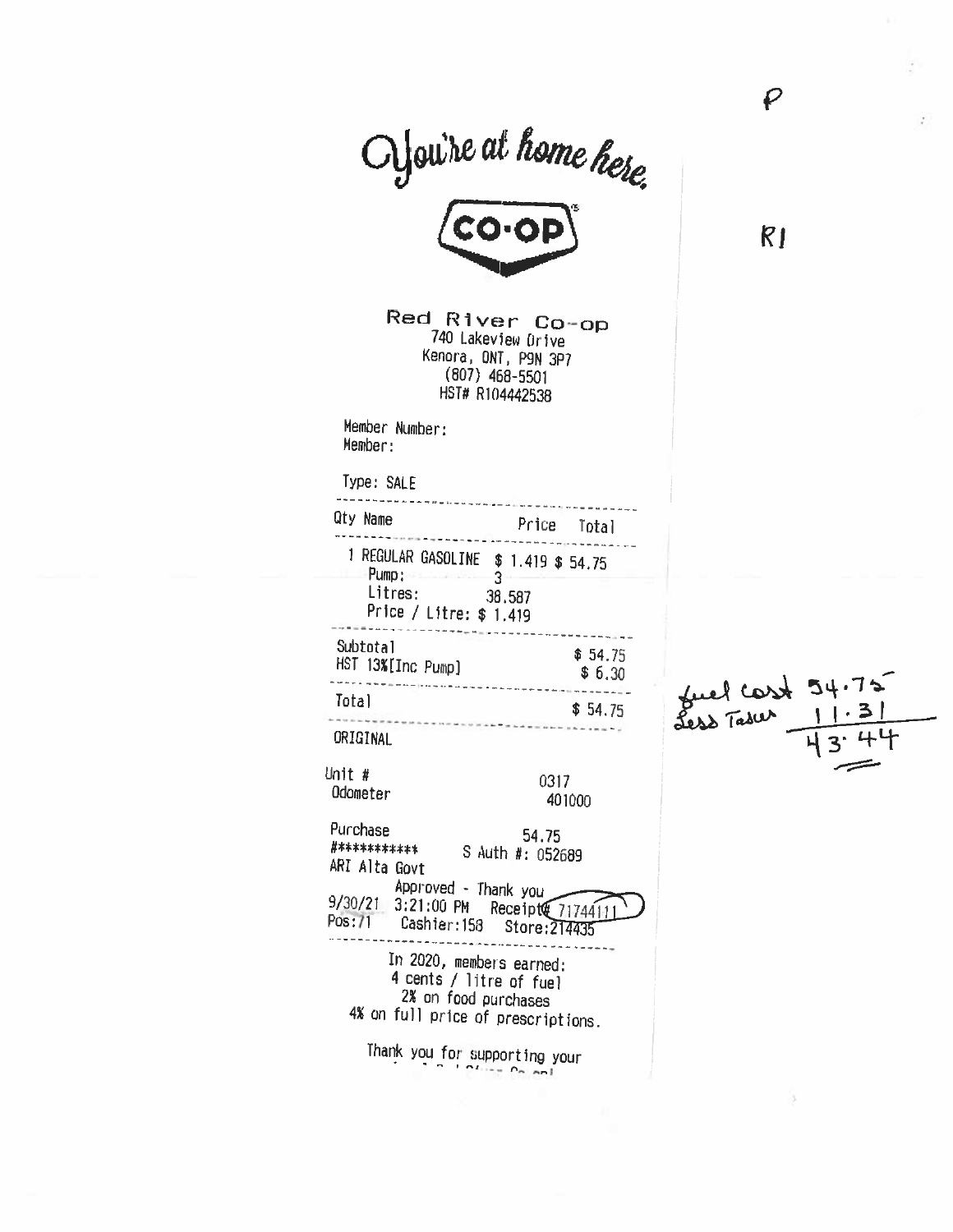

**Edmonton's Tire and Auto Repair Experts** 

ARI FINANCIAL SERVICES INC

PO BOX 4000 STN A

**ARI** 

 $\mathbf{s}$  $\overline{O}$ 

L

D

T

#### 9914 - 109 ST. EDMONTON, ALTA, T5K 1H5 www.centraltire.ca

# **INVOICE 188658**

|  |  | <b>CONTACT:</b> |  |
|--|--|-----------------|--|
|  |  |                 |  |

 $R<sup>2</sup>$ 

## **DATE: 21 Dec 14**

**MARKE** 

**MISSISSAUGA** ON **L5A 4N7** 

MOBILE : HOME: BUSINESS: 800 363-7676 FAX EMAIL :

| O<br><b>COLOUR</b>                       |                                                               |                                                                                   |                                                                                                                       |                                                                                                                                       |            |                |               |            | <b>PAGE: 2</b> |                  |
|------------------------------------------|---------------------------------------------------------------|-----------------------------------------------------------------------------------|-----------------------------------------------------------------------------------------------------------------------|---------------------------------------------------------------------------------------------------------------------------------------|------------|----------------|---------------|------------|----------------|------------------|
| <b>BLACK</b>                             | <b>VEHICLE DESCRIPTION</b><br><b>PLATE</b>                    |                                                                                   |                                                                                                                       | UNIT#                                                                                                                                 | <b>TAG</b> |                | <b>ODO IN</b> |            |                |                  |
| <b>VIN</b>                               | 2018 Toyota RAV4 L4, 2.5L; DOHC 16V<br><b>VEHICLE OPTIONS</b> |                                                                                   |                                                                                                                       |                                                                                                                                       | 1440       |                |               | 44451      |                |                  |
|                                          |                                                               |                                                                                   |                                                                                                                       |                                                                                                                                       |            |                |               | <b>ADV</b> |                | <b>ODO AUTH</b>  |
| <b>TIME IN</b>                           | <b>PROMISED</b><br><b>TERMS</b>                               |                                                                                   |                                                                                                                       |                                                                                                                                       |            | <b>SM</b>      |               | 44451      |                |                  |
| 8:57 AM                                  |                                                               | <b>GST EXEMPT#</b><br><b>P.O.</b><br>Net <sub>30</sub><br>$\overline{\mathbf{1}}$ |                                                                                                                       |                                                                                                                                       |            | <b>ODO OUT</b> |               |            |                |                  |
| QTY                                      |                                                               | <b>ITEM/DESCRIPTION</b>                                                           |                                                                                                                       | <b>SIZE</b>                                                                                                                           |            | <b>TAX</b>     | %             | 92319533   | 44451          |                  |
|                                          |                                                               | BEAM WIPER BLADE 16 INCH                                                          |                                                                                                                       |                                                                                                                                       |            |                |               | <b>NET</b> |                | <b>EXT.PRICE</b> |
|                                          |                                                               |                                                                                   | THANK YOU FOR SUPPORTING OUR LOCAL FAMILY OWNED BUSINESS !! 90 DAY WARRANTY ON ALL LABOR                              |                                                                                                                                       |            |                |               |            |                |                  |
|                                          |                                                               |                                                                                   | I YEAR ON ALL PARTS UNLESS STATED OTHERWISE (EXCLUDING TIRES) PAYMENT DUE IN FULL ON RECEIPT                          |                                                                                                                                       |            |                |               |            |                |                  |
|                                          |                                                               | #438.98                                                                           | BILL TQ: Rebill MICNAT MICHELIN - NATIONAL ACCOUNT (7825330324229110)                                                 |                                                                                                                                       |            |                |               |            |                |                  |
|                                          |                                                               |                                                                                   |                                                                                                                       |                                                                                                                                       |            |                |               | PARTS:     |                | 99.83            |
|                                          |                                                               |                                                                                   | WARNING: Your wheel nuts have been torqued to manufacturer's<br>specifications. Wheel nut tightness should be checked | All Estimates are for labour only. Materials additional. This                                                                         |            |                |               | LABOUR:    |                | 215.65           |
|                                          |                                                               | within 80 kilometers (50 miles).                                                  |                                                                                                                       | company does not assume any responsibility whatever for units<br>left for repairs, storage or other purposes, or for articles left in |            |                |               | OTHER:     |                | 123.50           |
|                                          |                                                               |                                                                                   |                                                                                                                       | units. Units driven by our employees at owner's risk.                                                                                 |            |                |               |            |                |                  |
|                                          |                                                               | TERMS: NET 30 DAYS. Past due accounts bear interest at                            |                                                                                                                       | I Hereby authorize the above work to be done together with<br>necessary materials, under the terms and conditions stated              |            |                |               | SUB-TOTAL: |                | 438.98           |
|                                          |                                                               | 2% per month (24% per annum).                                                     |                                                                                                                       |                                                                                                                                       | hereon.    |                |               |            | GST:           | N/C              |
| ALL INVOICES ARE SUBJECT TO FINAL AUDIT. |                                                               |                                                                                   |                                                                                                                       |                                                                                                                                       |            | PST:           | M/C           |            |                |                  |
|                                          |                                                               |                                                                                   |                                                                                                                       | SIGNATURE _                                                                                                                           |            |                |               | TOTAL:     |                | 438.98           |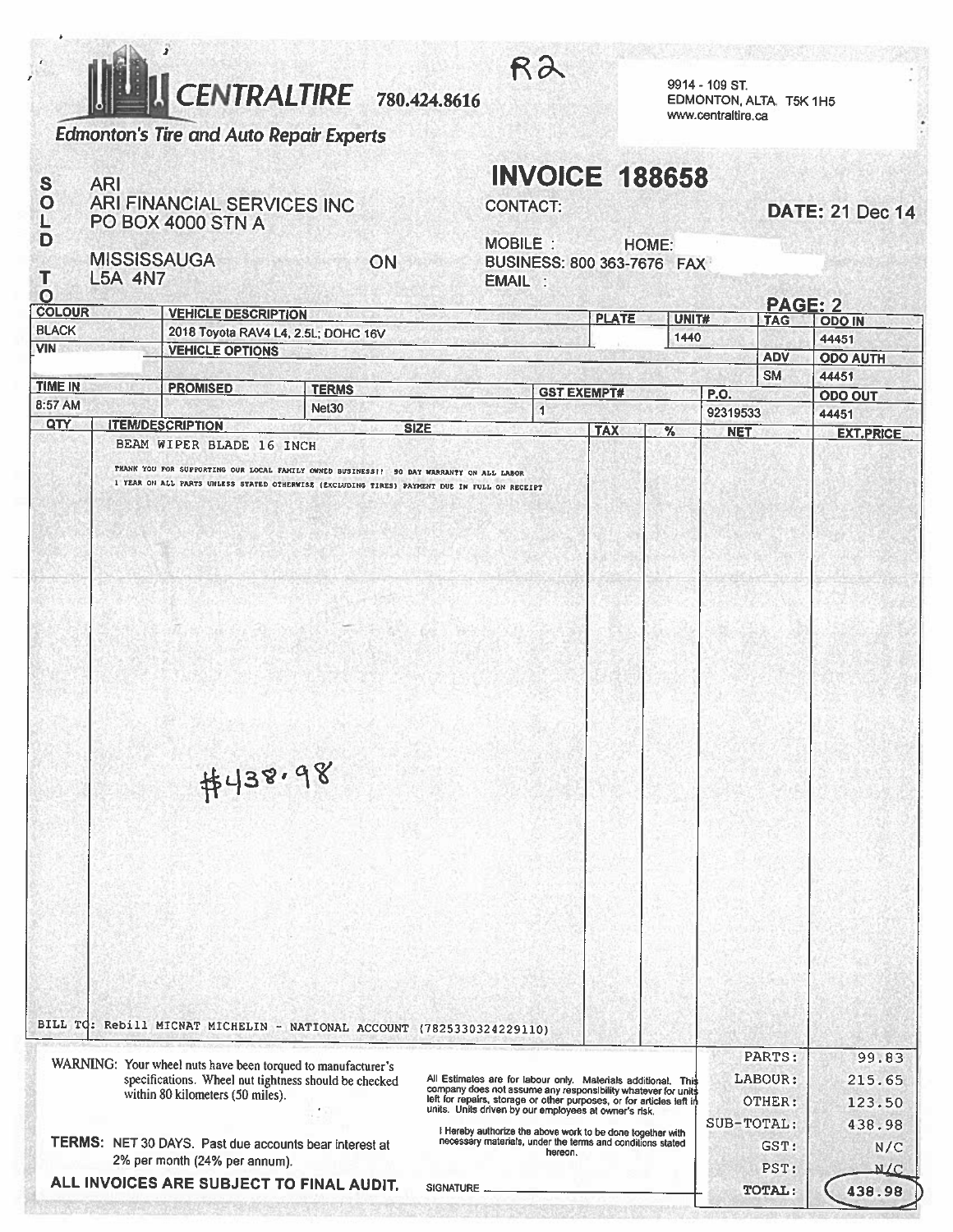**ENTRALTIRE** 780.424.8616

9914 - 109 ST. EDMONTON, ALTA. T5K 1H5 www.centraltire.ca

**TOTAL:** 

Cont'd

# **Edmonton's Tire and Auto Repair Experts**

ARI FINANCIAL SERVICES INC

S

 $\overline{O}$ 

L

D

T

O

**COLOUR** 

**BLACK** 

**TIME IN** 

8:57 AM

QTY

4

 $\mathbf{1}$ 

4

 $\mathbf{1}$ 

 $\mathbf{1}$ 

 $\mathbf{1}$ 

 $4.5$ 

TR

**TS** 

**VIN** 

**ARI** 

# **INVOICE 188658**

**CONTACT:** 

**DATE: 21 Dec 14** 

PO BOX 4000 STN A **MOBILE:** HOME: **MISSISSAUGA** ON BUSINESS: 800 363-7676 FAX: **L5A 4N7 EMAIL** PAGE: 1 **VEHICLE DESCRIPTION PLATE** UNIT# **TAG ODO IN** 2018 Toyota RAV4 L4, 2.5L; DOHC 16V 1440 44451 **VEHICLE OPTIONS ODO AUTH ADV SM** 44451 **PROMISED TERMS GST EXEMPT# P.O. ODO OUT** Net30  $\mathbf{1}$ 92319533 44451 **ITEM/DESCRIPTION SIZE TAX**  $\frac{1}{6}$ **NET EXT.PRICE** GST Exemption 1 Tire Levy Exemption 000000 TECH NOTES OW-20 X 4.4 QTS ( WIX 57047 ) CONTACT JILL  $\mathbf 0$  $N/C$ TIRE RETURN #183092 ARI FINANCIAL SERVICES INC  $N/C$ MICHELIN LATITUDE 235/55R18 Loc: 10/32 MICHELIN LATITUDE 235/55R18 Loc:  $10/32$ MICHELIN LATITUDE 235/55R18 Loc: 10/32 MICHELIN LATITUDE 235/55R18 Loc:  $10/32$ SCO18 CHANGE OVER 18" JO 21 Dec 14 180.00 180.00 CHANGE OVER 4 TIRES & BALANCE 4 TIRES, CHECK/ADJUST AIR **PRESSURES**  $\Omega$ 30.00 120.09 TIRE STORAGE #188658 ARI FINANCIAL SERVICES INC MICHELIN LATITUDE TOUR 235/55R18 Loc:  $7/32$ MICHELIN LATITUDE TOUR 235/55R18 Loc:  $7/32$ MICHELIN LATITUDE TOUR 235/55R18 Loc:  $7/32$ MICHELIN LATITUDE TOUR 235/55R18 Loc:  $7/32$ OILCHG-S 99.00 1 99.00 OIL & FILTER SERVICE SYNTHETIC MOTOR OIL  $-WIX$  57047 ŋ Included WIX OIL FILTER  $-\sqrt{\text{WES KL}-LD3040}$  $\overline{0}$ Included OW20S KLONDIKE SYNTHETIC DEXOS  $--$  DSP  $\Omega$ Included Oil Disposal Fee LABA PACKAGE LABOR JO 21 Dec 14 Included INCLUDES UP TO 4.5 LITRES OF SYNTHETIC OIL AND 1 WIX OIL FILTER WE RECOMMEND CHANGING YOUR OIL & FILTER EVERY

8000-10000KM OR ONCE A YEAR  $\mathbf{1}$ 8726  $\overline{0}$ 19.99 19.99 26 MICHELIN STEALTH PRO WIPER BLADE CPW 91161 1  $\Omega$  $19.99$ 19.99 BILL TQ: Rebill MICNAT MICHELIN - NATIONAL ACCOUNT (7825330324229110) PARTS: WARNING: Your wheel nuts have been torqued to manufacturer's specifications. Wheel nut tightness should be checked All Estimates are for labour only. Materials additional. This LABOUR: company does not assume any responsibility whatever for units<br>left for repairs, storage or other purposes, or for articles left in within 80 kilometers (50 miles). OTHER: units. Units driven by our employees at owner's risk. SUB-TOTAL: I Hereby authorize the above work to be done together with<br>necessary materials, under the terms and conditions stated TERMS: NET 30 DAYS. Past due accounts bear interest at  $GST:$ hereon. 2% per month (24% per annum). PST: **SIGNATURE** 

## ALL INVOICES ARE SUBJECT TO FINAL AUDIT.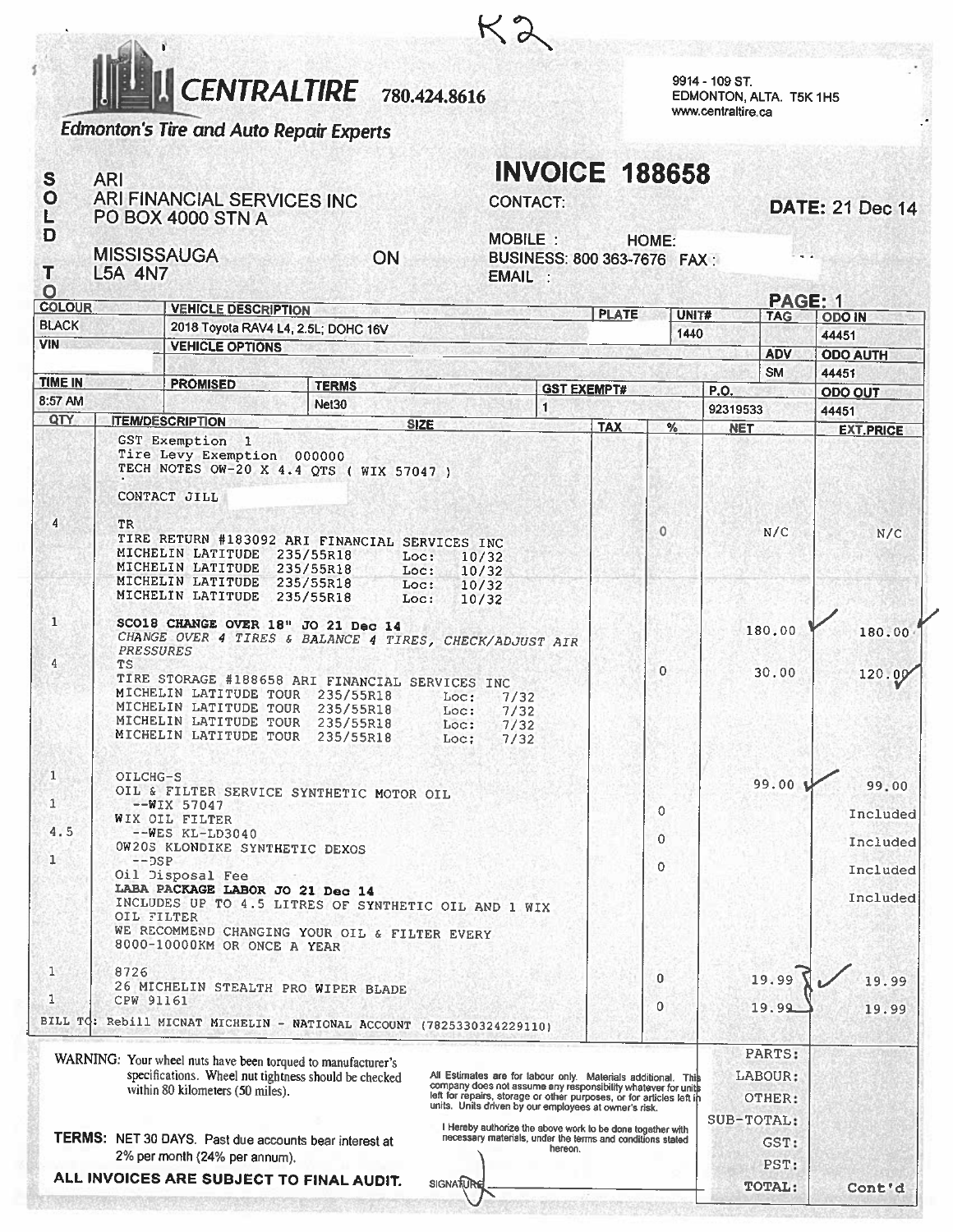$R3$ 

 $\ddot{\phantom{0}}$ 

| PETRU CHIMDA<br>THE CALGARY IS.<br>FE0154704                                                                                                                                | K Ə        |
|-----------------------------------------------------------------------------------------------------------------------------------------------------------------------------|------------|
| HLBERTA                                                                                                                                                                     |            |
| T6J5X8                                                                                                                                                                      |            |
| $(780) - 434 - 2180$                                                                                                                                                        |            |
| 888837606<br>GST #:<br>PC132820: 023674401<br>PAYPOINT: 023674401<br>023674456<br><b>TERNINAL:</b><br>INUDICE NO: 217388                                                    |            |
| 14:37<br>$2021 - 12 - 17$                                                                                                                                                   |            |
| PUMP <sub>6</sub><br><b>REGULAR</b><br>32.954L AT \$1.299/L                                                                                                                 |            |
| FUEL SALES \$ 42.81                                                                                                                                                         |            |
| GST INCLUDED \$2.04                                                                                                                                                         |            |
| \$42.81<br>TOTAL                                                                                                                                                            | ul \$19.81 |
| ARI-GOUT OF \$42.81                                                                                                                                                         |            |
| <b>TYPE: PURCHASE</b>                                                                                                                                                       |            |
| <b>ARI-GOVT OF</b><br>************<br>44482AU<br><b>GDOMETER:</b><br>819376<br><b>TH #:</b><br>217388<br>SYSTRACE:                                                          |            |
| APPROUED<br>THANK YOU                                                                                                                                                       |            |
| -- IMPORTANT --<br>RETAIN THIS COPY<br>FOR YOUR RECORDS<br>- CUSTOMER'S COPY -                                                                                              |            |
| <b>YOU COULD HAVE</b><br>EARNED 330<br>PETRO-POINTS. REDEEN<br>POINTS FOR FREE GAS<br>& MORE. JOIN TODAY -<br>IT'S FAST, FREE AND<br>EASY. DOWNLOAD<br>THE PETRO-CANADA APP |            |

 $\label{eq:2} \begin{array}{c} \begin{array}{c} \begin{array}{c} \end{array} \\ \begin{array}{c} \end{array} \end{array} \begin{array}{c} \begin{array}{c} \end{array} \end{array} \begin{array}{c} \begin{array}{c} \end{array} \end{array} \begin{array}{c} \begin{array}{c} \end{array} \end{array} \begin{array}{c} \end{array} \begin{array}{c} \end{array} \begin{array}{c} \end{array} \begin{array}{c} \end{array} \end{array}$ 

Page 2 of 2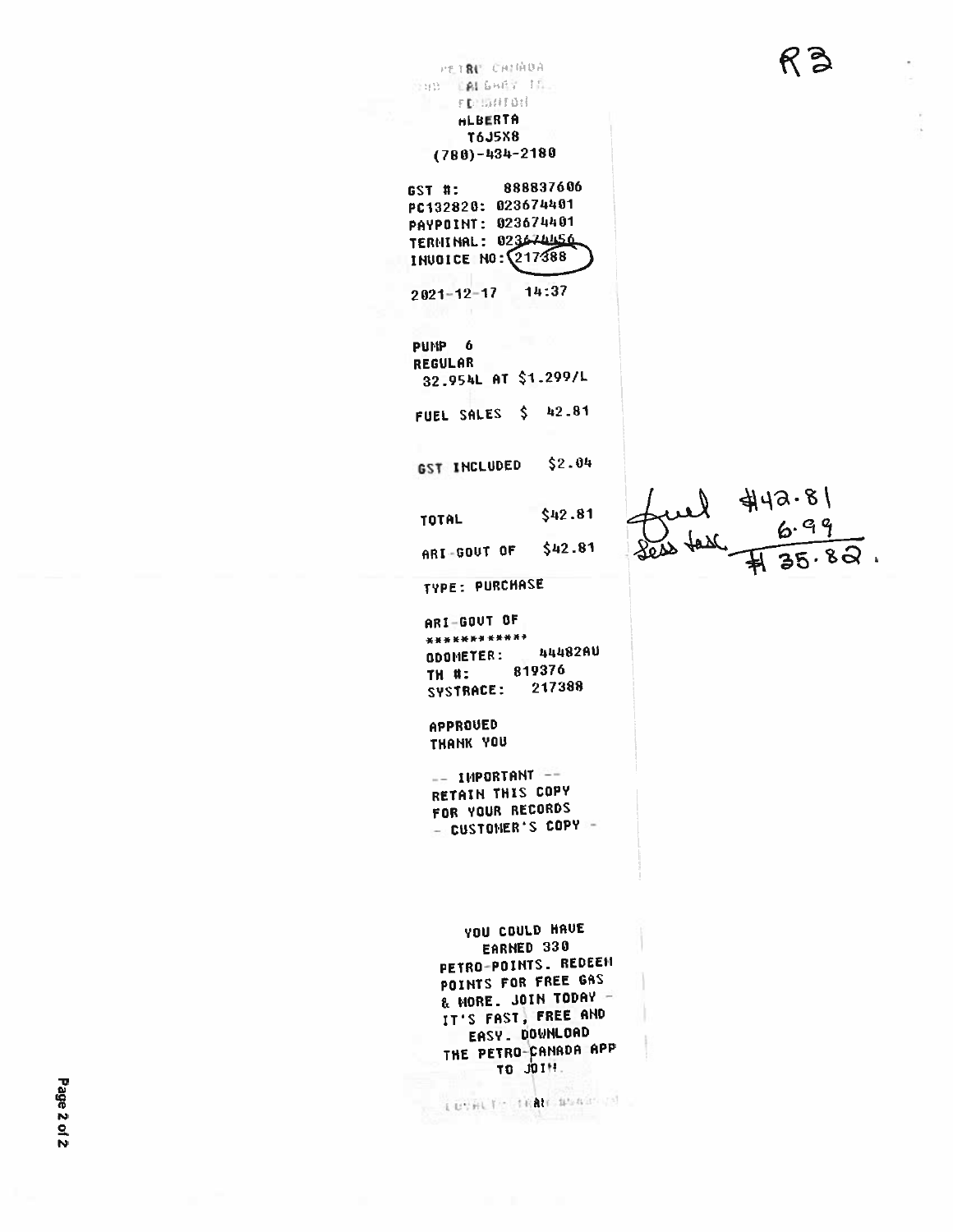WELCOME. UNUC CENTER SIRELY N<br>UNUC CENTER SIRELY N<br>CALGARY 274-7868 AB Bronze<br>PUMP No.<br>LITRES<br>PRICE/L<br>TOTAL FUEL  $\begin{smallmatrix}&&&04\40.717\\91.399\\\$56.96\end{smallmatrix}$ TOTAL SALE  $$56.96$ <br> $$56.96$ FUEL INCLUDES<br>GST - Fuel \$2.71<br>No. 137400032RT **TYPE: PURCHASE** AB GOVT<br>XXXXXXXXXX AMT: \$ 56.96<br>DATE: 2022/01/02<br>TIME: 13:31:34<br>TERT: 03031730<br>REF: 9012290060 S<br>AUTH: 418382 Odometer : 44834 00 APPROVED--THANK INVOICE NUMBER:<br>6046788 -- IMPORTANT --<br>Retain this copy for<br>your records \*\*\* CUSIOMER COPY \*\*\*\*\*\*\*\*\*\*\*\*\*\*\*\*\*\*\*\* Pay from your phone<br>With Shell EasyPay!<br>WWW.shell.ca/app \*\*\*\*\*\*\*\*\*\*\*\*\*\*\*\*\*\*\*

YOUR OPINION COUNTS<br>
Tell us about your<br>
recent visit at<br>
recent visit at<br>
WWW.shell.ca/opinion<br>
and you could win a<br>
FUEL FOR A YEAR<br>
\*Receipt Required

# THANK YOU<br>Questions?<br>!-800-661-1600

SlORE: Cyoy97<br>172720?2 1:3:17

 $\mathbb{K} \not\vdash$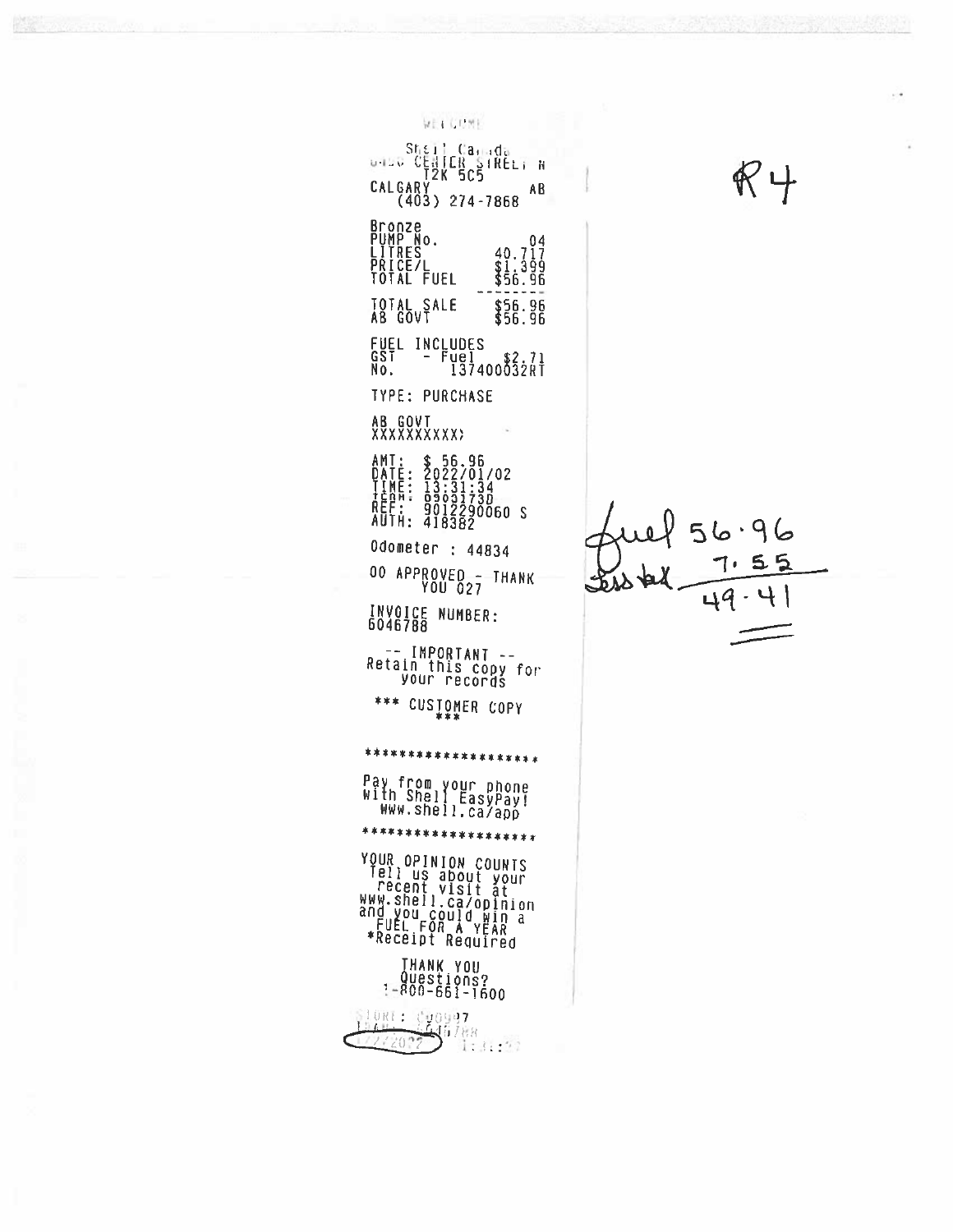**ASTRONOMIC COMPANY** 

ż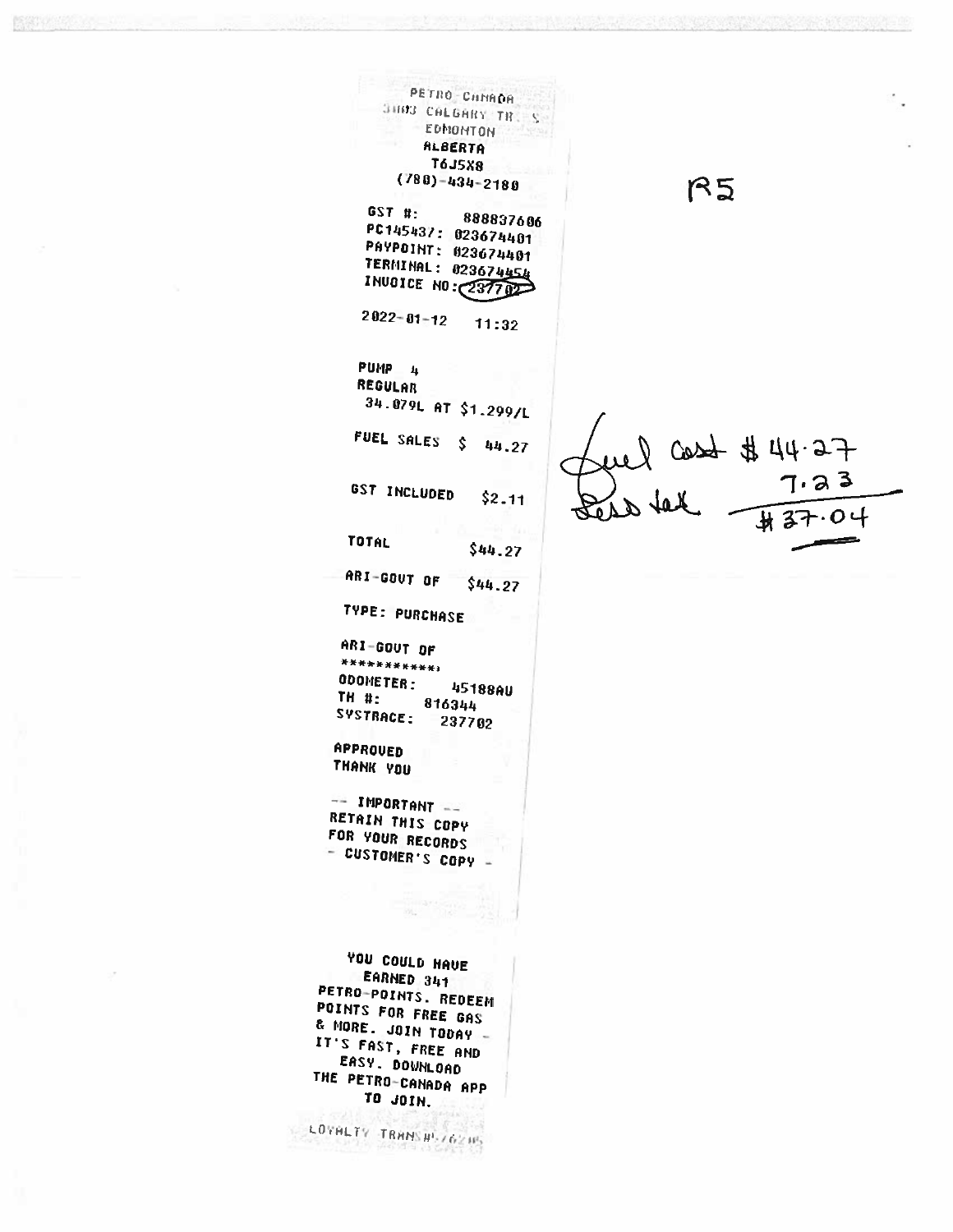PETRO-CANADA<br>283188 RANGE R 293<br>ROCKYVIEW COUNTY<br>ALBERTA  $R6$ TOMOSO<br>(403)-946-4923 GST: 838442929p<br>DATE: 2022-01-13 TIME:<br>TERMINAL: 027785053 TRANS #:<br>INVOICE NO: 555741  $0.43$ 97758  $<sup>($)</sup>$ </sup>  $($/L)$ FUEL<br>Pump 3<br>REGULAR 6.408 1.399 36.94 \$ 36.94 **TOTAL SEART-GOVT OF SALE** 36.94 Taxes are included in the price of Fuel<br>Tax paid by Customer:<br>EGST INCLUDED IN FUEL 1.76<br>{mull) INCLUDED IN FUEL 0.00 PURCHASE<br>ARI-GOVT-ORS Supp \*\*\*\*\*\*\*\*\*\* 45512AUTH 156741 Systrace: THANK YOU APPROVED -- IMPORTANT --<br>Retain This Copy For Your Records ù al --- Customer's Copy  $---$ Give us your<br>chance to win<br>FREE gas for a year!<br>Petro-Canada.ca/hero Tteket Number: 425196 G - GST @ 5.0000%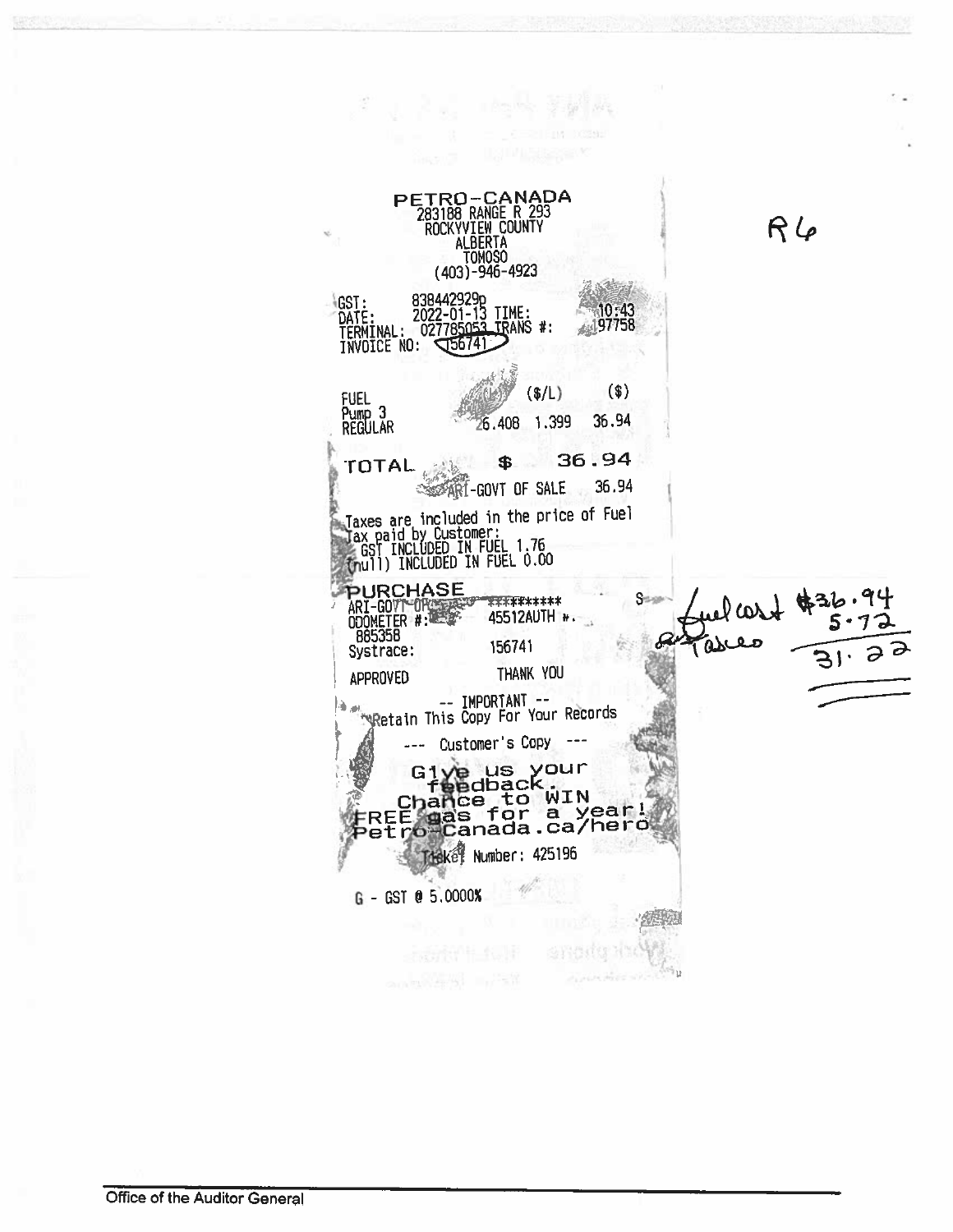PETRO CANADA JUZ AIRPORT ROAD LEDUC **ALBERTA T9E GUS**  $(780) - 890 - 3289$ PC138461: 027799001 PAYPOINT: 027799001 TERMINAL: 027799061 INUOICE NO: 251899  $2022 - 01 - 17$  $07:01$ **PUMP 111** REGULAR 44.472L AT \$1.289/L FUEL SALES \$ 57.32 GST INCLUDED  $$2.73$ TOTAL  $$57.32$ ARI-GOUT OF  $$57.32$ TYPE: PURCHASE ARI-GOUT OF \*\*\*\*\*\*\*\*\*\*\* ODDMETER: 46068AU TH #: 389267 SYSTRACE: 251899 APPROUED THANK YOU  $---$  IMPORTANT  $---$ RETAIN THIS COPY FOR YOUR RECORDS - CUSTOMER'S COPY -YOU COULD HAVE EARNED 445 PETRO-POINTS. REDEEM POINTS FOR FREE GAS & MORE. JOIN TODAY -IT'S FAST, FREE AND EASY. DOWNLOAD THE PETRO-CANADA APP TO JOIN. LOVALTY TRANS#853511

ul cost 57.32

 $R - t$ 

sification: Protected A